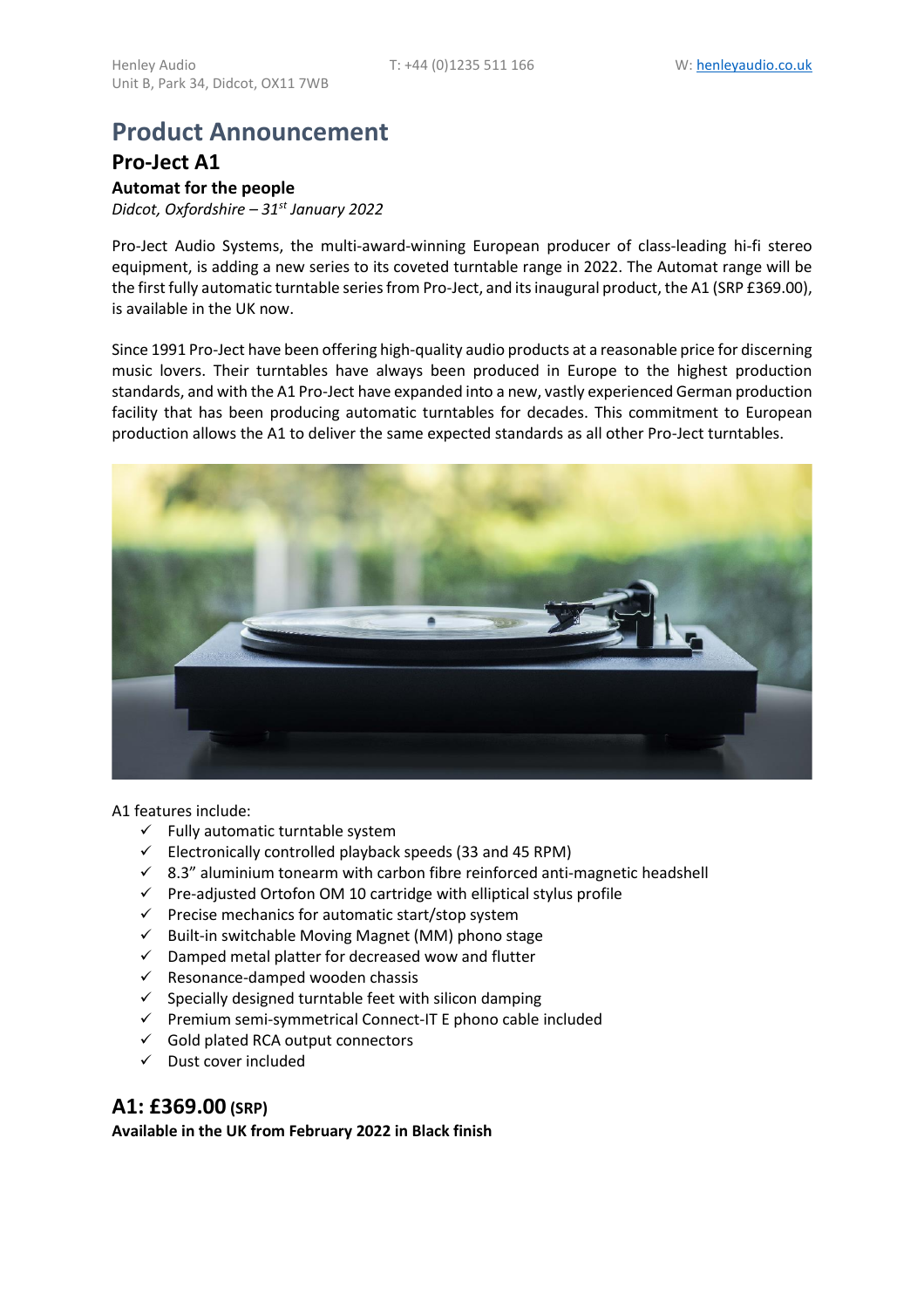# **A1** *in detail*

The A1 uses proven technologies to deliver a premium "automatic" turntable system worthy of the prestigious Pro-Ject Audio Systems name. The A1 is the first model in Pro-Ject's Automat turntable series and delivers class-leading sound alongside an effortless user experience, which makes listening to vinyl records in high quality easier than ever before.

The A1 is designed to be both elegant and minimalist in its aesthetics while adhering to purist audiophile standards to deliver the best possible sound. This expectation is achieved by the extensive use of premium, anti-resonant materials and technologies throughout its construction. From its sturdy wooden base sat upon four silicon-damped feet, through to its damped metal platter and reinforced headshell – every part of the A1 is designed to keep unwanted resonances away from the musical signal for perfect playback.



What sets the A1 apart from others is its fully automatic belt-drive system. This well-established technology, originally developed and produced by Alfred Fehrenbacher GmbH in St. Georgen in the Black Forest (Germany) delivers a quiet, efficient, and reliable fully automatic experience at both 33 and 45 RPM. The system is also entirely mechanical, avoiding the need for any extra built-in electronics, and is entirely disengaged when the record is playing – allowing the turntable to perform flawlessly, without interference. All you have to do is set the playback speed and then push START; the A1 takes care of the rest for you.

There is further convenience thanks to its built-in moving magnet (MM) phono stage, meaning it is ready to connect into almost any audio system with a spare LINE or AUX input available. However, by making the phono stage switchable, this feature can also be bypassed for systems that already have or wish to upgrade to an external phono pre-amp.

The A1 features a sturdy, low-mass aluminium tonearm finished with a carbon fibre reinforced headshell, perfectly suited to Ortofon's popular OM cartridge range. The supplied OM 10 cartridge with its elliptical diamond stylus profile is pre-aligned and pre-set for tracking-force, allowing for "plug and play" playback of the turntable out of the box. But the OM range can also be easily improved with stylus upgrades that can further enhance the sound from your system.

The A1 is a pure Pro-Ject product. Made in Europe to exacting standards to achieve a stylish aesthetic and a first-class sound; it is incomparable on the market. Supplied with a detachable dust cover and Pro-Ject's popular Connect-IT E turntable-ready RCA phono cables in the box; this is as near to plugand-play convenience as you can get while still experiencing a true hi-fi sound.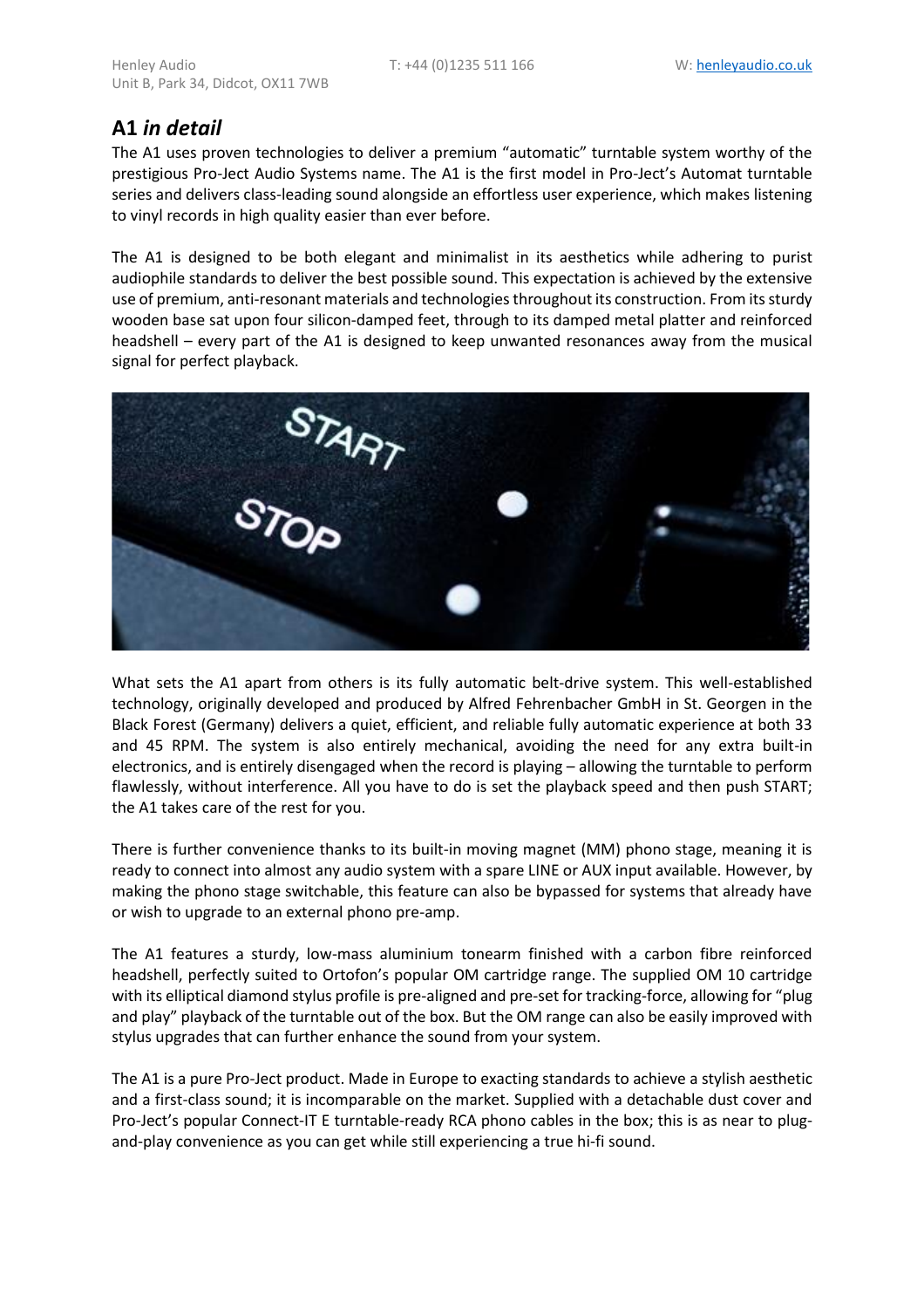# **Pro-Ject Automat Series** *in detail*

Pro-Ject Audio Systems was founded on one core principle; to bring hi-fi stereo musical enjoyment to as many people as possible. The company has always believed that this purpose is best achieved with turntables, starting with the original Pro-Ject 1, and that belief continues to this day.

The Pro-Ject 1 set the benchmark for what to expect from a Pro-Ject turntable. It was a simple looking turntable that did not get carried away with unnecessary features. It was super reliable, sustainable, made in Europe by skilled workers and achieved the best possible sound for the least amount of money. It was the ultimate winning combination.

By the late 1990s, the Debut continued Pro-Ject's journey into more homes around the world. Like the Pro-Ject 1, it delivered a stunning sound for an unbelievably low price; but now it also took fashion into account with its wide variety of colour finishes and options. Pro-Ject adapted to the requests of "every day" music lovers and produced a turntable to accommodate them; and there are more examples of this type of adaptation in the range over the following twenty years.

With models featuring built-in speed control and phono stages, later joined by USB recording outputs, the range continued to adapt as Pro-Ject's technical ability developed, and as the wider turntable market continued to grow. Today the range includes digital output options, Bluetooth output options, fully integrated solutions, vertical turntables for those low on space, and full plugand-play solutions to suit vinyl newcomers.

At the beginning of 2022 it was clear there was still one convenience missing from the range: fully automatic operation. Automatic systems are notoriously difficult to produce, so in 2021 Pro-Ject Audio Systems signed a new partnership agreement with Fehrenbacher GmbH in St Georgen (Germany), the iconic production facility of the original Dual turntables in the  $20<sup>th</sup>$  century. This gave Pro-Ject access to reliable, made-in-Europe automatic drive technologies that were proven for hi-fi performance.



The Automat series is the next step on Pro-Ject's journey to bring hi-fi stereo musical enjoyment to as many people as possible. Customers looking for the ultimate in everyday simplicity need look no further than the first model in the range – the A1. With its carefully selected premium components adhering to the usual standards of any Pro-Ject turntable, combined with its super reliable automatic mechanism and its true plug-and-play simplicity; the Automat series delivers turntables that truly are for the people.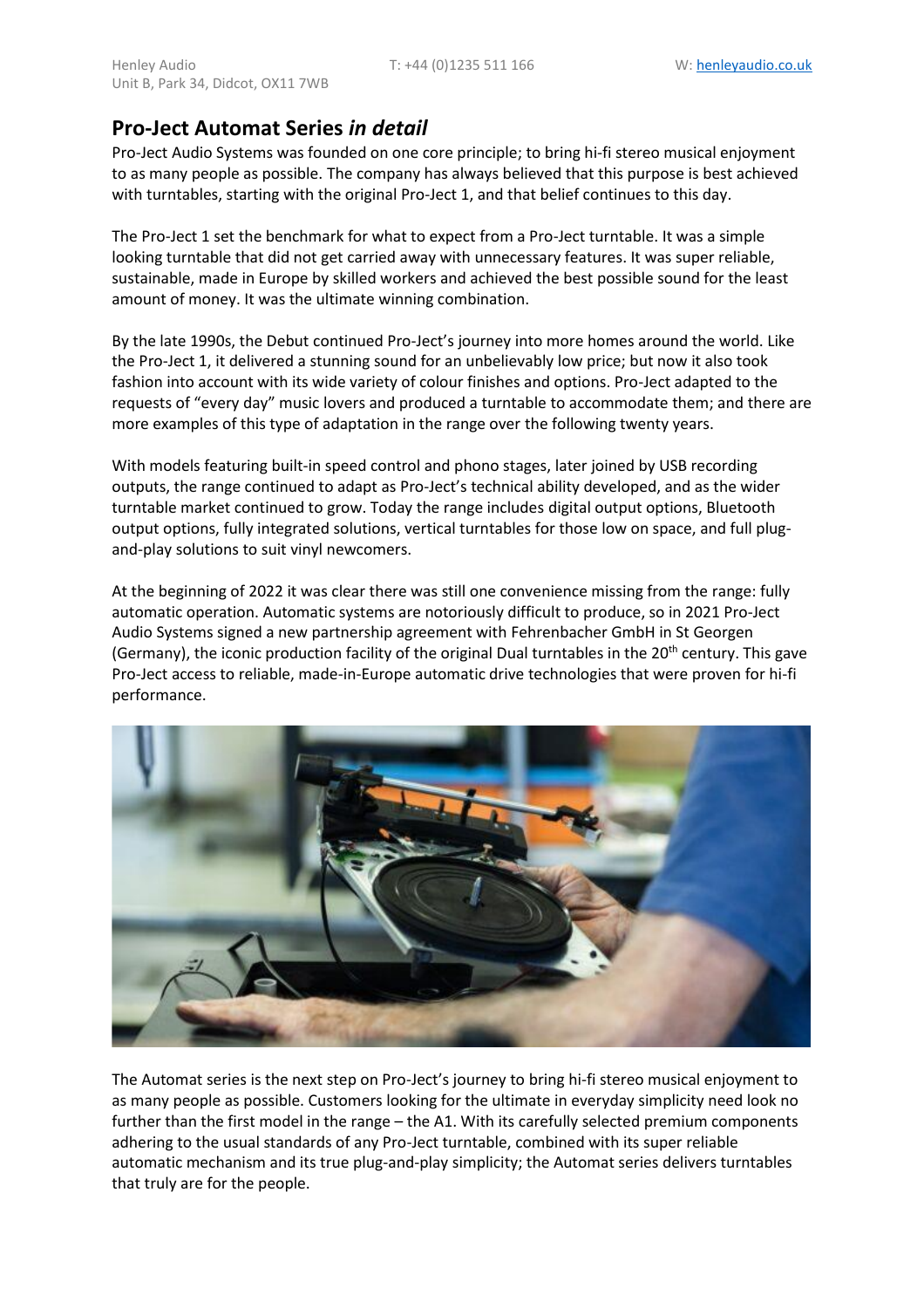# Unit B, Park 34, Didcot, OX11 7WB **Technical Information**

| Speeds:                 | 33/45                                                                                                             |
|-------------------------|-------------------------------------------------------------------------------------------------------------------|
| Drive Principle:        | Belt drive / Fully automatic                                                                                      |
| Platter:                | 300mm, aluminium platter with damping ring                                                                        |
| Wow & Flutter:          | $33 = 0.27\% / 45 = 0.25\%$                                                                                       |
| Speed Drift:            | $33: +/-0.75\%; 45: +/-0.65\%$                                                                                    |
| Signal to Noise:        | 65dB                                                                                                              |
| Tonearm:                | 8.3" aluminium tonearm with carbon fibre reinforced headshell                                                     |
| Effective Arm Length:   | 211mm                                                                                                             |
| Overhang:               | 19.5mm                                                                                                            |
| Included accessories:   | 15V DC / 0.8A power supply<br>Dust Cover<br>7" Single Adapter<br>Connect-IT E Phono Cable (pre-fixed)<br>Felt Mat |
| Power consumption:      | 1.5W                                                                                                              |
| Dimensions (w x h x d): | 430 x 130 x 365mm                                                                                                 |
| Weight:                 | 5.6kg net                                                                                                         |

### **Notes for Editors Consumer Contact for Publication**

Henley Audio Tel: 01235 511 166

Didcot, Oxfordshire **Email:** [sales@henleyaudio.co.uk](mailto:sales@henleyaudio.co.uk) Web: [www.henleyaudio.co.uk](http://www.henleyaudio.co.uk/) 



### **About Pro-Ject Audio Systems**

*Pro-Ject Audio Systems* are widely recognised as one of the finest turntable manufacturers in the world. Their mission is simply to produce the best sounding analogue components at the most competitive prices possible. The current range spans a wide variety of price points, with a variety of products targeted to key demographics or to accommodate any of the modern listener's unique requirements.

Based in the Austrian countryside, Pro-Ject Audio Systems use specialised manufacturing partners to produce all their products, and the entire turntable range is assembled with great skill, care, and attention in the Czech Republic.